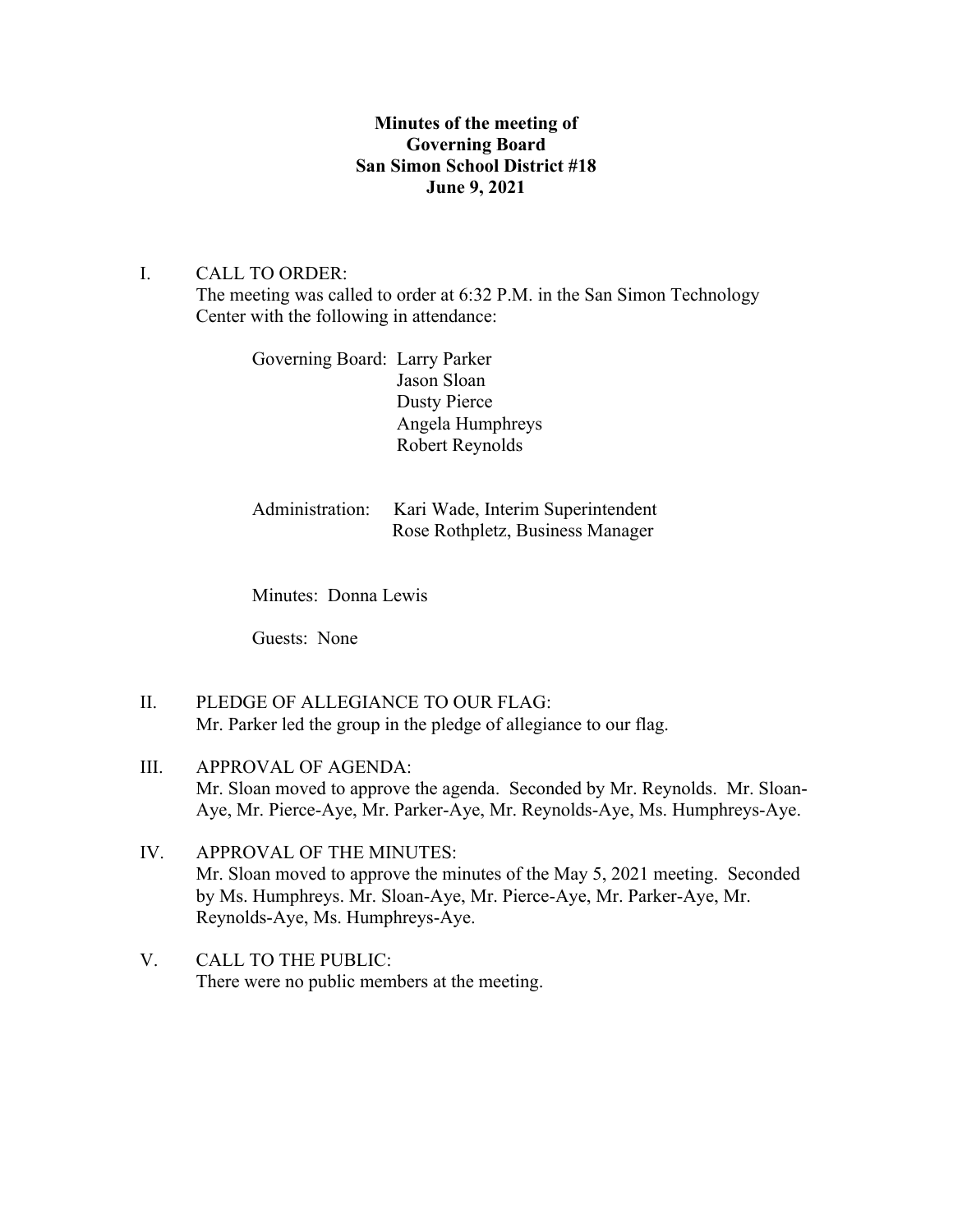### VI. REPORTS:

- 6a. Mrs. Wade reported graduation went well. The textbooks samples are still on display in the high school hallway. We received the new milk cooler for the cafeteria and the new tables will be delivered soon. These items were purchased through the NSLP grant we were awarded. Mr. Klump has moved to Arkansas and we have hired a lady from Cochise to fill his position. The testing scores from AzM2 are in.
- 6b. Mrs. Rothpletz reported no changes to the monthly budget. The Student Activities report included FFA deposits from the FFA banquet and Class of 2021 senior trip expenses. The class voted to use the leftover money in the account to purchase hallway benches. She discussed the FY21/22 proposed budget. The state did not pass a budget, therefore, there will be a budget revision in August.

### VII. ACTION ITEMS:

- 7a. Ms. Humphreys moved to approve the proposed expenditure budget for fiscal year 2021/2022. Seconded by Mr. Sloan. Mr. Sloan-Aye, Mr. Pierce- Aye, Mr. Parker-Aye, Mr. Reynolds-Aye, Ms. Humphreys-Aye.
- 7b. Ms. Humphreys moved to approve the first read of amendment to JFB-E policy for open enrollment students. Seconded by Mr. Reynolds. Mr. Sloan- Aye, Mr. Pierce-Aye, Mr. Parker-Aye, Mr. Reynolds-Aye, Ms. Humphreys- Aye.
- 7c. Mr. Sloan moved to approve the second approval of 2021/2022 School Calendar/Instructional Model. Seconded by Ms. Humphreys. Mr. Sloan-Aye Mr. Pierce-Aye, Mr. Parker-Aye, Mr. Reynolds-Aye, Ms. Humphreys-Aye.
- 7d. Ms. Humphreys moved to approve the Continuing Investment Resolution for budget year July 1, 2021 – June 30, 2022.

## VIII. EXECUTIVE SESSION:

Ms. Humphreys moved to go into executive session at 6:52 PM to discuss Item 8a- Superintendent contract and Item 8b- Addendum to rental of superintendent house. Open session resumed at 7:01 PM.

- IX. FURTHER ACTION ITEMS:
	- 9a. Ms. Humphreys moved to approve addendum to rental of superintendent house. Seconded by Mr. Reynolds. Mr. Sloan-Aye, Mr. Pierce-Aye, Mr. Parker-Aye, Mr. Reynolds-Aye, Ms. Humphreys-Aye.
	- 9b. Mr. Sloan moved to approve Superintendent contract for Kari Wade with Option 1. Seconded by Ms. Humphreys. Mr. Sloan-Aye, Mr. Pierce-Aye- Mr. Parker-Aye, Mr. Reynolds-Aye, Ms. Humphreys-Aye.